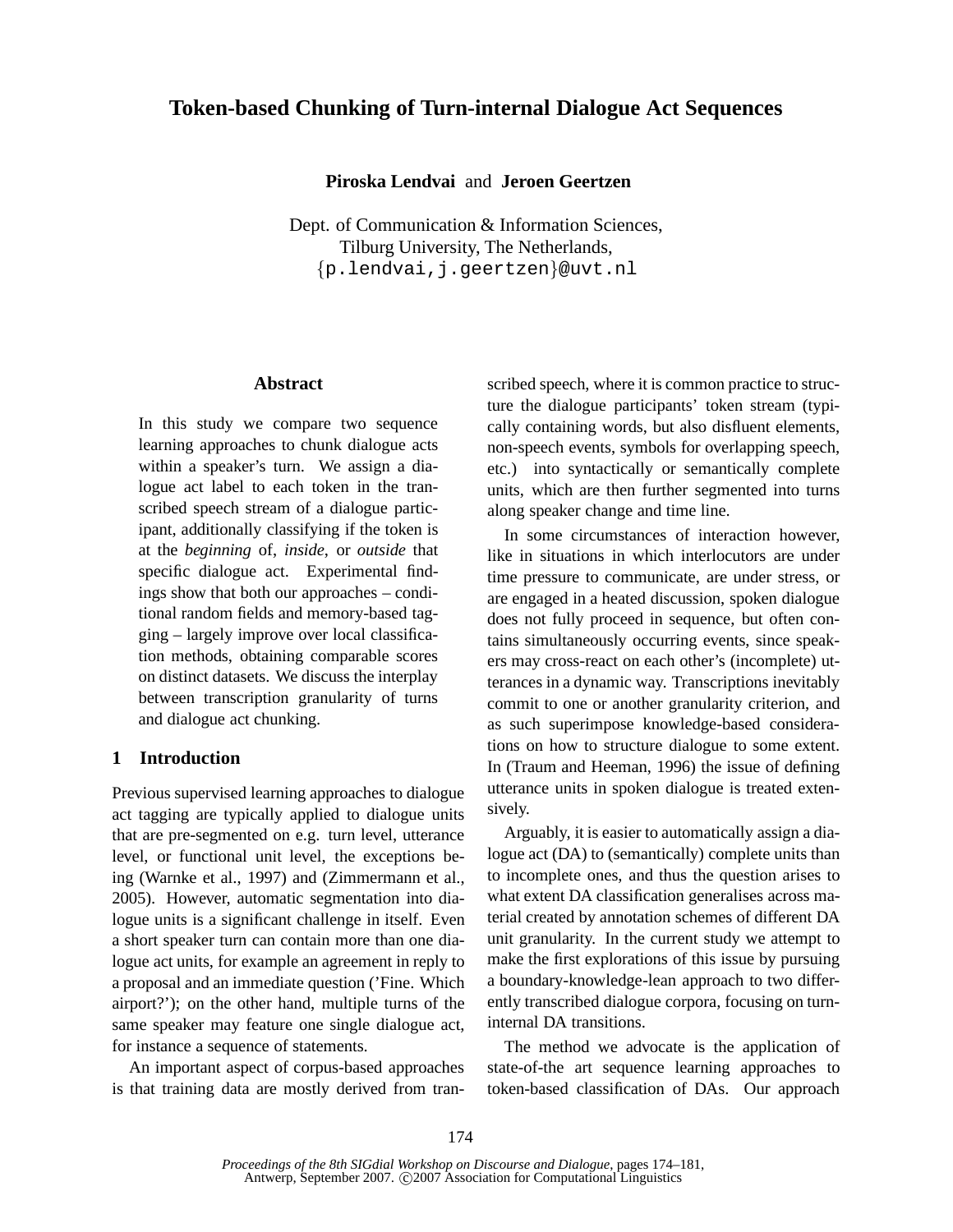is to perform sequential tagging based on transcribed words and disfluent elements (henceforth: *tokens*) in streams of utterances up to the point of a speaker change (aka turns). Two supervised classifiers, a memory-based tagger and conditional random fields, are trained to identify each element of the word stream as one of a set of DA types, and also whether the token is an initial or an internal element of a larger DA chunk. This approach can be likened to syntactic phrase chunking, and has been shown to work well for identifying disfluent chunks in spontaneous spoken Dutch discourse (Lendvai et al., 2003).

In the following section we describe the corpora employed in this study, and how token sequences and their contextual attributes were derived from transcribed material. Next, the classification procedure is discussed, where we elaborate on sequence learning as a tagging approach, as well as on the measures of evaluating a chunking task. In Section 4 we present our experimental results, followed by a summary of our findings and pointers to future work.

## **2 Data**

The experiments reported in this paper are carried out on two English language datasets drawn from two corpora, each coding dialogue units in a different way: the Monroe corpus and the MRDA corpus.

The *Monroe corpus* (Stent, 2000) consists of human-human, mixed-initiative, task-oriented dialogues about disaster handling tasks. In each dialogue, the interlocutors are engaged in a collaborative problem-solving, mixed initiative interaction, which involved a scenario at an emergency control centre: an instructor  $(U)$  receiving incoming information about a disaster, and a remote subject  $(S)$ initially knowing nothing about the task. A typical fragment of these interactions is given in Table 1.

For eight dialogues speech has been manually transcribed, segmented into utterances and turns, and annotated with the DAMSL tag set<sup>1</sup>, resulting in a data set of 2,897 speaker utterances that are segmented into 1,701 turns (on average 189 turns per

- $S1$  there are [SIL] three people on a stretcher at the airport
- $U1$  mm hm
- S2 then there's one stretcher [SIL] patient [SIL] at [SIL] the mall
- $U2$  + uh huh [SIL] +
- $S3$  + [SIL] and +
- $U3$  here was the heart attack right
- S4 yeah yeah yeah
- S5 we should get them to the nearest hospital asap

Table 1: An excerpt from the Monroe corpus.

dialogue). Each utterance can have multiple communicative functions in four layers (Allen and Core, 1997); there is almost always at least one function assigned to an utterance. The Monroe corpus is annotated with 13 main DA types that can further contain arguments. We worked with the nine labels contained in the forward-looking and the backwardlooking dimension of the annotation. These are: statement, influence-on-listener, influence-on-speaker, info-request, conventional, other, agreement, understanding, answer.

Because of the nature of the DAMSL scheme, the transcribed utterances in this dataset tend to be long, as DA units are segmented in a rather coarse-grained fashion. It can be guessed however, that interaction between the participants is of a more segmented nature, since overlapping speech is marked by numerous turn-internal  $+$  symbols in the transcriptions.

The MRDA corpus (Shriberg et al., 2004) is a companion set of segmentations and annotations on the ICSI Meeting Corpus, which consists of 75 nonscenario based meetings that each are roughly an hour in length. On average, there are about six English speakers, native and non-native, per meeting. Most of the meetings were group discussions about the ICSI meeting recorder project itself or on topics on natural language processing. The sample in Table 2 illustrates an interaction with three dialogue participants.

The utterances in the MRDA corpus have been annotated with a modified version of the SWBD-DAMSL

<sup>&</sup>lt;sup>1</sup> Annotations are publicly available at

http://www.cs.rochester.edu/research/cisd/ resources/monroe/.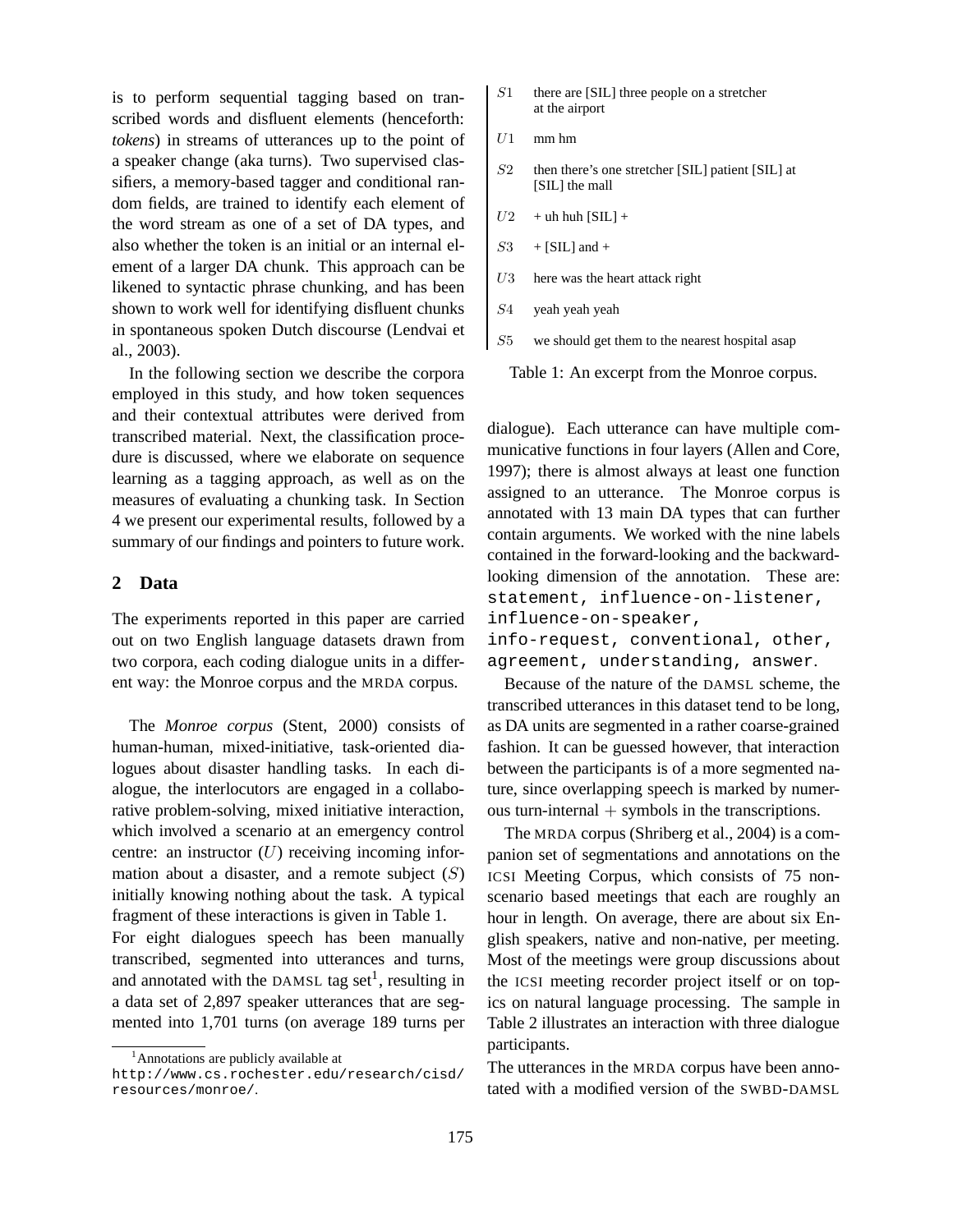- $c1$  um ... so far I have thought of it as sort of adding it onto the modeler knowledge module
- that is the d-
- hmm
- $c0$  ok
- yeah

Table 2: An excerpt from the MRDA corpus.

tagset (Jurafsky et al., 1997), in which a dialogue act is a combination of at least one general tag, with a variable number of possible specific tags attached. There are 11 general tags. The MRDA corpus has been used in various segmentation and dialogue act classification studies, e.g. (Zimmermann et al., 2005), and as in most of these studies we worked with dialogue act labels grouped into five types: backchannels (B), disruptions (D), floorgrabbers (F), questions (Q), and statements (S), as well as two miscellaneous labels,  $(X)$  and  $(Z)$ .

In this corpus tokens from a speaker are segmented into minimal units that are semantically complete, so that a unit always has only one general DA tag assigned to it. Tags in this dataset are thus mutually exclusive, which is a major difference from the Monroe material. The MRDA data contains 51,452 turns (on average 826 turns per dialogue).

It is important to see that due to these fine-grained DA chunks, the speech stream of one speaker tends be transcribed in a much more scattered way along the course of the interaction than in the Monroe corpus. All three utterances from the speaker on channel 0 in Table 2 would have been transcribed as one utterance in the Monroe corpus, because the DAMSL annotation scheme applied there allows for assigning DA labels on different dimensions, so that a statement and a backchannel could be segmented into one unit. But in the MRDA transcriptions, these token streams are considered as separate units, even with a DA unit of a different speaker inserted between them.

There is an abundance of self-interruptions an other type of disfluencies, overlapping speech, and turn-internal silence in both corpora. The latter two elements are also encoded in markedly different ways in the two datasets: the Monroe transcriptions contain these directly as symbols (+ and [SIL], respectively) in the token stream, whereas the MRDA material breaks up the token stream along overlapping speech into separate segments, and encodes silence between tokens by time stamps.

There are a number of other differences between our datasets. First, the DA sets in the two corpora overlap to only a small extent, both in their amount and their aspects: statement is a DA in both of them, and there is a Question DA type in the MRDA and Information request in the Monroe corpus, but the mapping between Backchannel in MRDA and Agreement as well as Understanding in the Monroe material is only partial, whereas the other DA types are difficult to relate across corpora. Additionally, the amount of data in the two datasets differs as well: the Monroe dataset is rather sparse, whereas the MRDA corpus provides thousands of examples to the learners. Finally, the Monroe corpus is a two-party interaction with 'giver and follower' type of roles, whereas the MRDA discussions involve many speakers and a more intertwined flow of interaction.

# **3 A chunking approach to segmenting dialogue acts**

### **3.1 Classifiers**

For the joint learning of the segmentation and labeling, we used two different sequence-based machine learning techniques: *conditional random fields (CRFs)* and *memory-based tagging (MBT)*. Both of these have been shown to be particularly suitable for sequential natural language processing tasks such as part-of-speech (POS) tagging.

CRFs (Lafferty et al., 2001) are probabilistic learners for labeling and segmenting structured data. The algorithm defines a conditional probability distribution over label sequences given a particular observation sequence (in our case a sequence of tokens), rather than a joint distribution over both label and observation sequences. The main advantage of CRFs over e.g. hidden Markov models (HMMs) is their conditional nature, resulting in the relaxation of the independence assumptions that is required by HMMs in order to remain computationally feasible.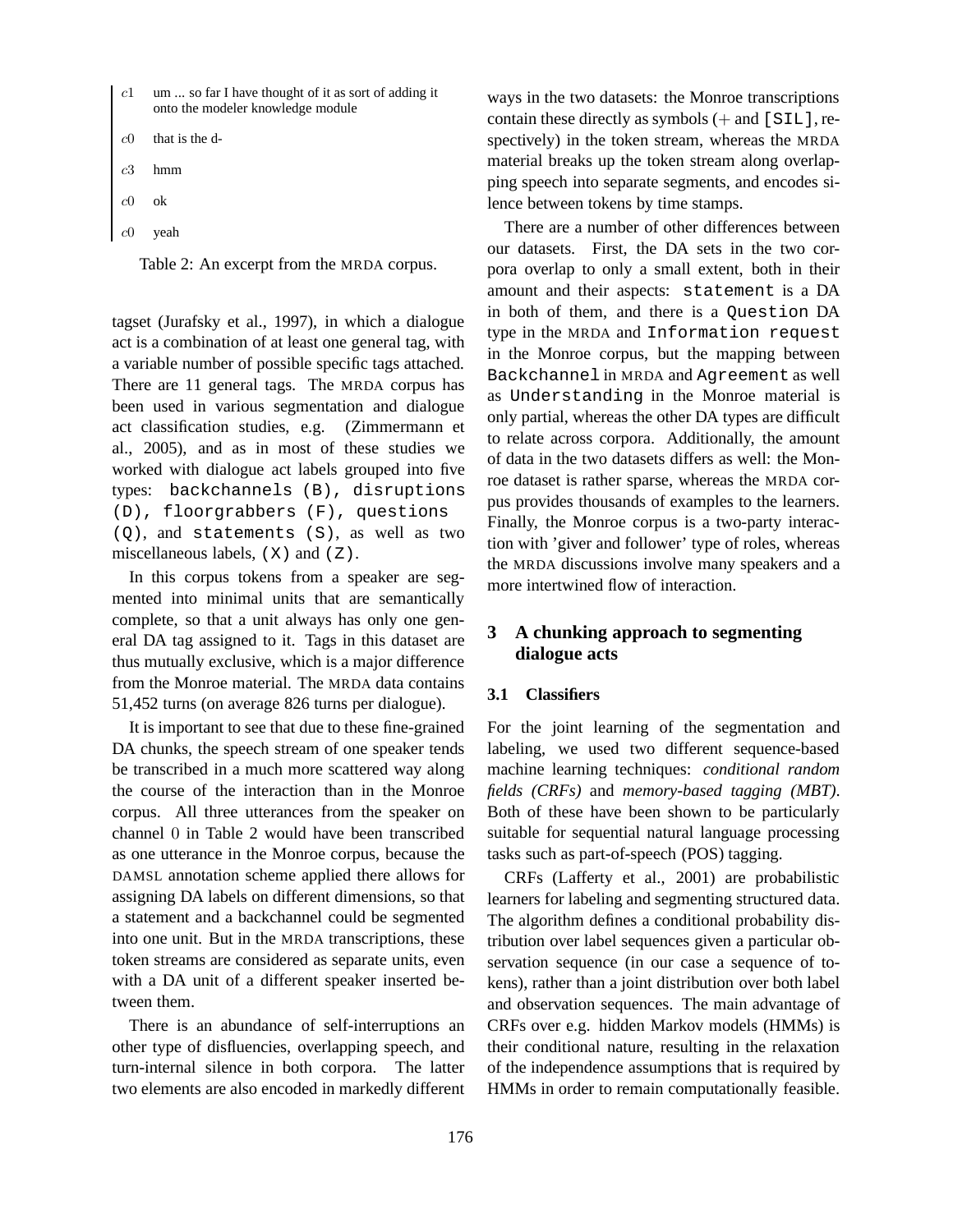We used the CRF++ package with default settings<sup>2</sup>.

MBT is a memory-based tagger-generator that generates a sequence tagger on the basis of a training set of labelled sequences, and consecutively can tag new sequences (Daelemans et al., 2003). It has been used to generate POS taggers and various chunkers. MBT can make use of full algorithmic parameters of TiMBL 5.2, a memory-based software package<sup>3</sup>.

In our setup, a learner classifies a token from a dialogue (the token under consideration, which we call the *focus token*) in its context of other tokens (the *context tokens*). It depends on internal design how much of a context a sequence learner will consider during classification, we worked with a default token context of 1. For all classifiers we mostly used default settings. It is possible to provide the learners additional information, by means of a vector of features. We discuss our selection of features below.

## **3.2 Features**

Our method for both corpora was to merge all tokens into one single sequence up to a transcribed speaker change. In this way, we preserved a minimum boundary information uniformly for both corpora. In the Monroe dataset a sequence-to-be-chunked on average contains 1.5 DA boundaries, and consists of rather long utterances (e.g., S4 and S5 in Table 1 would constitute a sequence). In the MRDA dataset, the last two DA units on channel 0 would be merged, as they are transcribed consecutively, but the unit transcribed between  $c1$  and  $c3$  is regarded as a single-token sequence. By merging the 'utterances' into longer segments of 'turns', we created about 5% less segment boundaries in the MRDA data than in the transcriptions. On average there are 1.8 DA type boundaries in the segments.

The features that we use are straightforward and automatically extractable from the dialogue transcriptions. The majority of these would be internally available from a linearised token stream in a dialogue application as well. Some attributes were derived using some knowledge of transcribed boundaries; this has to do with the fact that although sequence learners can handle a sequence of hundreds of tokens, it is not feasible to feed them an entire dialogue.

**Tokens** All words were tokenised, dealing with capitalisation, separating and expanding clitics, etc., and subsequently stemmed with a Porter stemmer (Porter, 1980). Apart from taking the word token as a focus feature, we also use the token's part-ofspeech tag, automatically obtained by using MBT trained on the Wall Street Journal treebank. We included in the feature vector a context window of 12 left context and six right context elements, both tokens and POS tags. The size of the left context is taken to be the average turn length in tokens, which is estimated 12 for both the Monroe and the MRDA corpus. The context window does not include information contained across the aboveexplained speaker boundary.

**Bag-of-words** It has been shown in previous work that redundant encoding of dialogue context may improve the automatic detection of DAs (Lendvai and van den Bosch, 2005). We thus additionally represent lexical context as a bag-of-words (BOW): BOWleft contains the lastly uttered 12 words of the current speaker, BOW $leftOf$  contains the most recently uttered 12 words of the speaker that spoke immediately before the focus speaker, and BOWright covers six tokens of right-context for the current speaker only, since it would be incorrect to assume the current speaker to have certainty about what the next speaker will contribute. A threshold on the lexicon size of the BOW has been set to only consider the 200 most frequent word tokens. Note that the BOWs exclude information contained across their own boundaries, and that speaker identity is not encoded.

**Silence and overlapping speech** For the Monroe data the  $[SIL]$  and  $+$  markings in the transcriptions were used to derive features. These indicate whether or not an utterance starts or stops with a silence. For the MRDA data, we represented the time elapsed between the previously uttered token in the interaction and the focus token.

#### **3.3 Experimental setup**

Our task is to identify in one process for each token in a sequence its DA label, and whether it is a label boundary or not. We represent the DA labels by so-called IOB tags (Tjong Kim Sang and Veenstra,

 ${}^{2}CRF++$  is publicly available at

http://crfpp.sourceforge.net/

<sup>&</sup>lt;sup>3</sup>MBT and TiMBL are publicly available at http://ilk.uvt.nl/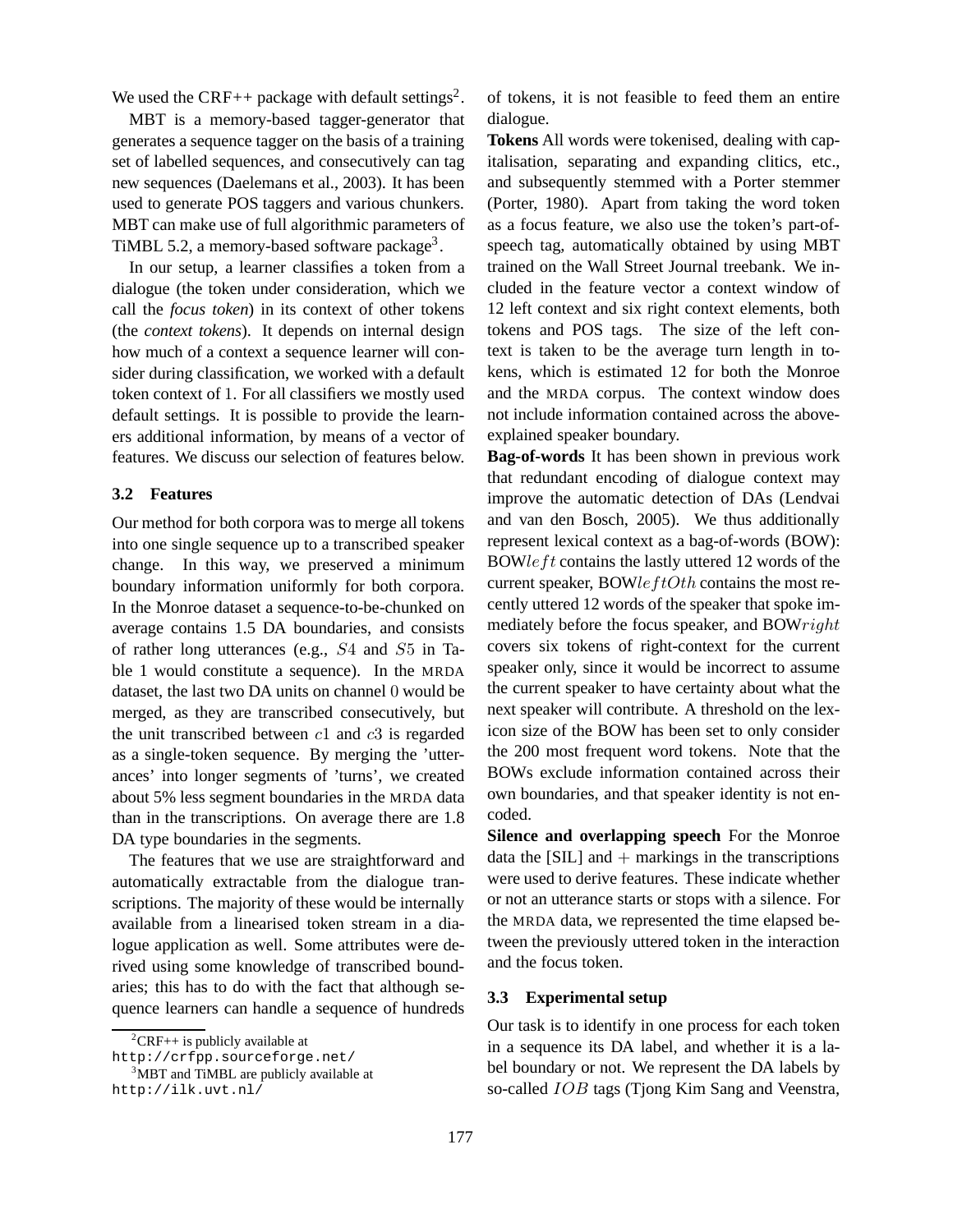1999), which is one of the many encoding possibilities. For each DA label a prefix marks whether a token is starting a new DA chunk (B <DAtype>), is inside a DA chunk (I <DAtype>), or outside (O <DAtype>), cf. Table 3. This extended DA label is the class to be guessed by the learners.

|                  | token | Q              | $\overline{S}$ | . | comb. |
|------------------|-------|----------------|----------------|---|-------|
| U                | can   |                | $\overline{O}$ | . | $I-q$ |
|                  | you   |                | $\circ$        | . | $I-q$ |
|                  | see   | I              | $\mathbf O$    | . | $I-q$ |
|                  | the   |                | $\mathbf O$    | . | $I-q$ |
|                  | map   | Ī              | $\mathbf O$    | . | $I-q$ |
|                  | have  | B              | $\mathbf O$    | . | $B-q$ |
|                  | you   | I              | $\mathbf O$    | . | $I-q$ |
|                  | found | Ī              | $\circ$        | . | $I-q$ |
|                  | it    | Ī              | $\circ$        | . | $I-q$ |
|                  |       |                |                |   |       |
| $\boldsymbol{S}$ | i     | $\mathbf O$    | I              | . | $I-S$ |
|                  | can   | $\mathbf O$    |                | . | $I-s$ |
|                  | not   | $\mathbf{O}$   |                | . | $I-s$ |
|                  | see   | $\circ$        |                | . | I-s   |
|                  | it    | $\overline{O}$ |                | . | $I-S$ |

Table 3: IOB encoding for questions  $(Q)$  and statements  $(S)$ in binary classification on the Monroe data.

## **3.4 Evaluation aspects and metrics**

In many previous work on segmentation and classification of dialogue acts, accuracy-based measures such as segmentation and dialogue act error rates have been proposed to asses segmentation and classification performance. Even though these metrics give reasonable insight about performance on the task, higher accuracy or lower error rates do not necessarily imply better performance on DA chunking. Hence we will pay most attention to the traditional measure of information retrieval and chunking:  $F_1$ *score*, a harmonic mean of precision and recall. For comparison with similar work, we additionally report on dialogue act error rate (DER), as described in (Zimmermann et al., 2005): the percentage of misrecognised DAs (i.e., the lower the DER is, the better), where a DA is successfully recognised if both the predicted DA type is correct and the chunk boundaries are successfully predicted. Note that in terms of information retrieval, the DER is none other than the *inverted* DA chunk recall (recall is the proportion of correctly found chunks over the goldstandard amount of chunks). On the token level, we report on the accuracy of predicting the correct IOB tag.

All experiments are carried out separately on the Monroe and on the MRDA datasets. The MRDA dataset allows for multi-class learning, but the Monroe corpus is not annotated with mutually exclusive DAs, yielding over 200, often low-frequent multidimensional tags, whose boundaries do not always overlap. Multi-class DA chunking on these data is not straightforward, thus we trained a separate binary classifier for each of the nine occurring DA classes. If we average the results over the classes, we calculate macro averages (in the case of  $F_1$  scores denoted by  $F_{1,ma}$ ). These are in general significantly lower than micro averages that are traditionally reported for chunking tasks. We therefore also report on the  $F_1$  micro score (denoted by  $F_{1,mi}$ ), which is available for the MRDA data results. Accuracy is not affected by this difference of classification method.

## **4 Experiments and results**

On each dataset we run both sequence learners twice: first they have access to the token sequence only, and in a different experiment they can draw on the full feature vector. Additionally, to put the results of CRF and MBL into perspective, we test a baseline method on the DA chunking task, as well as two local classification methods: a Naive Bayes and a k-nearest neighbour approach. The results for Monroe are presented in Table 4 and those for MRDA in Table 5.

### **4.1 Baselines**

A simple majority class baseline is to always guess the majority chunk, which is in both datasets statement. This approach labels the beginning of each sequence as B\_statement, and the rest of the sequence as I\_statement. We get markedly different scores on the two corpora, since in MRDA the majority of turns include a number of chunks (recall that this material is segmented according to minimal units), whereas in Monroe the segments are typically larger (because the DAMSL annotation scheme allows for assigning multi-level tags to one and the same unit).

When we look to Table 5, we see that for the MRDA dataset this baseline (denoted with *MajChu*) is already rather accurate, (81%), but recalls only a small fraction of the chunks correctly, yielding the relatively low  $F_1$  score (27 points). On the Monroe dataset with separate binary classifiers this labeling clearly is a very bad strategy (8% accuracy, see Ta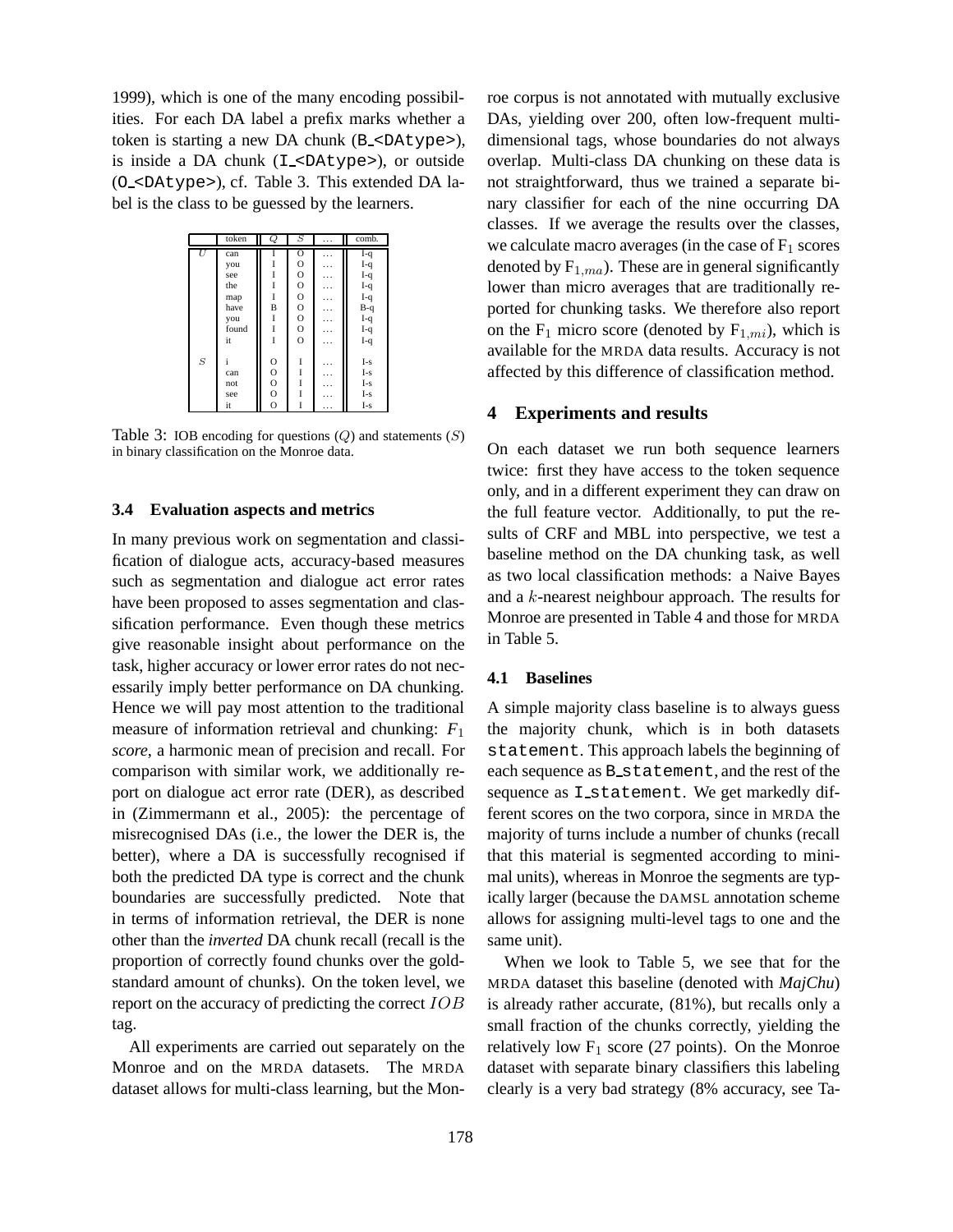ble 4), since only one out of the nine binary classifiers has a chance to score at all.

Next, we test powerful local classifiers on the DA chunking task. The naive Bayes classifier is probabilistic and assumes feature independence. It often requires only a small amount of training data to be rather effective. We indeed see that on the Monroe dataset, which contains longer and in a sense more complete utterances, this baseline acquires high accuracy (89%), from only knowing the focus token. When it is provided a relatively large and unorganised additional feature set (recall that the feature vector encodes among others three times 200 bits of contextual bags-of-words), its performance is however dramatically undermined. The same trend can be observed on the MRDA set for the naive Bayes classifier.

Our third baseline is computed by running the IB1 algorithm implemented in the TiMBL package. IB1 is a memory-based learning technique, a direct descendant of the classical *k*-nearest neighbour approach to classification. The number of nearest neighbours used in the experiments was set to nine, and the modified value difference metric was employed in the internal weighting of features. The *k*nearest neighbours voted on the class using the inverse distance weighting parameter. Note that our sequence learner MBT is also set to employ the IB1 algorithm and the above parameters, thus the differences between a local and a sequential application of the same algorithm are directly comparable. Contrary to the performance of the naive Bayes classifier, IB1's  $F_1$  score improves (on MRDA) or at least remains constant (on Monroe) when it can draw on additional features.

#### **4.2 Sequence learners**

A direct comparison between the scores from the two datasets in Tables 4 and 5 may not be informative, due to the differences between these, as explained in Section 2. Nonetheless, we can observe trends within each dataset. The  $F_1$  scores of both sequence learners improve largely over all baselines, indicating that sequential approaches are superior to global classification in the DA chunking task.

CRF's performance is affected in the allFeatures setup to its disadvantage on the Monroe corpus (30 vs  $23$  F<sub>1</sub>,ma), whereas on this material MBT scores identically regardless of the features involved (22 and 23  $F_1$ , ma). The best score is 30 points of micro F score, obtained by the CRF algorithm.

On the MRDA data we see a slight improvement over the token-only experiment for CRF (44 vs 41  $F_1$ , mi). In contrast, MBT's scores seem to weaken on the large feature vector (40 vs 47  $F_1$ , mi).

The two sequence learners work in a rather different way inherently, which explains this divergence. On the smaller dataset (Monroe) CRF performs better than MBT, especially in the TokenOnly experiment (30 vs  $22 \text{ F}_1$ , ma), but it is not the case on the large dataset (MRDA): at least on the single focus token, MBT beats CRF  $(47 \text{ vs } 41 \text{ F}_1)$ , but not in the allFeatures experiment.

In general, we see that the magnitude of performance is in the same range for both datasets, despite that it may be more difficult to find a large number of boundaries of short chunks than to identify longer spans of fewer DA type spans. Note that we have much more data from the MRDA corpus, that probably allows the learners to be better trained.

Arguably, we set a rather hard task for the learners by limiting the token sequence to material from one speaker only, regardless of own and others' previously uttered tokens, and thereby missing all context that an utterance can have. We deliberately formulated this task, and conjecture that the scores we obtained are in fact out-of-context baseline scores to turn-internal DA chunking, and as such are rather high already. Comparison of our results with previous work cannot be straightforwardly done, due to the differences in creating the token sequences that need to be chunked. The obtained DER scores verify the general trend of the sequence learners improving over local classification methods.

We have additionally run experiments to give an impression of the effect of adding more context to the focus token, in the form of the BOW from the immediately previous other speaker (BOW*leftOth*). When splitting down the scores according to DA types, the results indicate that on some DA types there is indeed an improvement over the AllFeatures approach (although not over the TokenOnly experiment), from this additional information. The figures for the two datasets are reported in Table 6 and Table 7.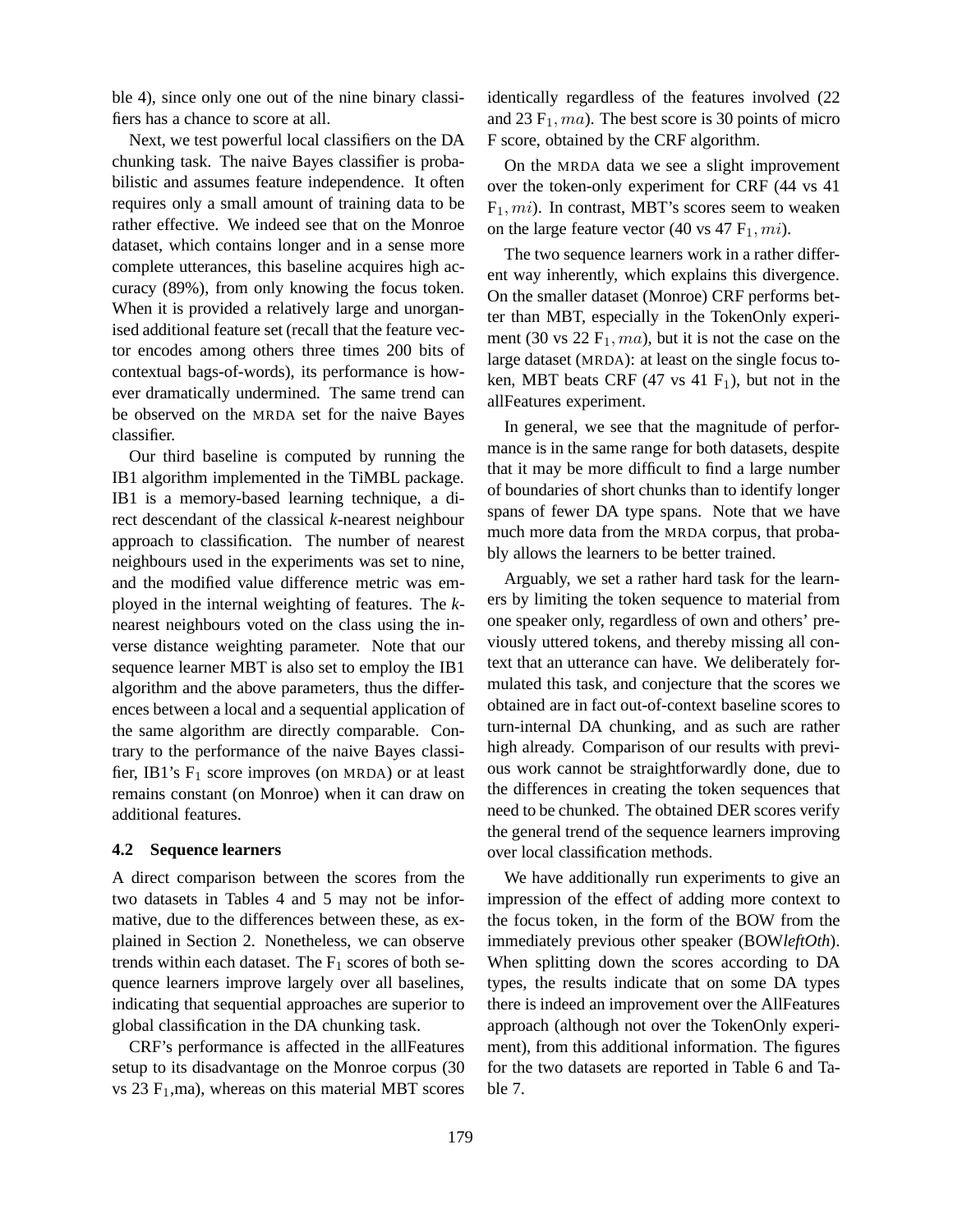|             | tokenOnly |     |            |            | allFeatures |            |                          |     |  |
|-------------|-----------|-----|------------|------------|-------------|------------|--------------------------|-----|--|
|             | Acc       | 1ma | $F_{1,mi}$ | <b>DER</b> | Acc         | $F_{1,ma}$ | ${\rm F}_{1,mi}$         | DER |  |
| MajChu      |           | 3   | -          | 97         |             |            | $\overline{\phantom{0}}$ | 97  |  |
| <b>NBay</b> | 89        | 18  |            | 84         |             |            | $\overline{\phantom{0}}$ | 91  |  |
| IB1         | 87        | 13  |            | 87         | 85          | 13         | $\overline{\phantom{0}}$ | 83  |  |
| <b>CRF</b>  | 88        | 30  |            | 74         | 84          | 25         |                          | 77  |  |
| MBT         | 86        | 22  | -          | 80         | 86          | 23         | $\overline{\phantom{0}}$ | 82  |  |

Table 4: Classification performance of nine binary classifiers on the Monroe corpus.

|             | tokenOnly |            |            |     | allFeatures |            |            |     |  |
|-------------|-----------|------------|------------|-----|-------------|------------|------------|-----|--|
|             | Acc       | $F_{1,ma}$ | $F_{1,mi}$ | DER | Acc         | $F_{1,ma}$ | $F_{1,mi}$ | DER |  |
| MajChu      | 81        |            | 27         | 78  | 81          |            |            | 78  |  |
| <b>NBay</b> | 82        | 15         | 16         | 79  | 8           |            |            | 98  |  |
| IB1         | 79        |            | 23         | 80  | 83          | 23         | 37         | 61  |  |
| <b>CRF</b>  | 83        | 27         | 41         | 65  | 84          | 27         | 44         | 60  |  |
| <b>MBT</b>  | 84        | 30         | 47         | 57  | 84          | 25         | 40         | 61  |  |

Table 5: Classification performance on the MRDA corpus, computed in multi-class learning of seven DA types.

## **5 Conclusions and future work**

In this study we aimed to explore if it is feasible to take a boundary-knowledge-lean approach to jointly segment and label dialogue acts in two corpora. Dialogue processing is dependent on transcribed material, but the representation and segmentation of DA units in dialogue transcriptions is not standardised. Supervised learning of DAs is however dependent on labelled material, where variations of encoding the flow of dialogue supposedly bias the mapping of a dialogue unit to a DA type.

We proposed to refrain from encoding knowledge-based unit boundaries as much as possible, and based DA processing on tokens as basic units. Sequence learning procedures were applied to each token uttered by a speaker, including disfluencies, and a token was classified either as chunk-initial or chunk-internal with respect to a limited set of DA types in the SWBD-DAMSL, respectively the MRDA annotation scheme.

Two sequence learners, a memory-based tagger and conditional random fields, were trained and tested on the task of segmenting tokens into turninternal DA chunks. They could draw on a set of straightforward features, or on the token sequence only. We showed that sequence learning methods

are suitable for DA chunking, improving over the results of a chunk majority baseline and local classifiers. The best chunk  $F_1$  score we obtained is 47 on the transcribed tokens of MRDA spoken discussions, using the MBT sequence tagger in multi-class learning of seven DA types. (Note that two out of the seven employed DA labels are highly sparse metalabels, on which the classifiers typically yield nearzero scores, which severely affects the  $F_1$  scores.)

Our sequence learning methods that performed token-based DA chunking were able to produce comparable results on rather distinctly transcribed dialogue datasets, both on the MRDA meeting transcriptions and the more traditionally transcribed Monroe scenario dialogues that feature longer turns and a giver-follower dialogue style. Comparing the utility of the lexical token only versus a large bag of straightforward contextual features, we conclude that in our setup lexical items carry the best information for assigning chunk-initial and chunk-internal DA types.

We regard our method as a baseline technique to objectively investigate the role of context in DA chunking. Our plans include explorations on how larger context, including prosodic phenomena, affects performance of sequence learning approaches on DA chunking.